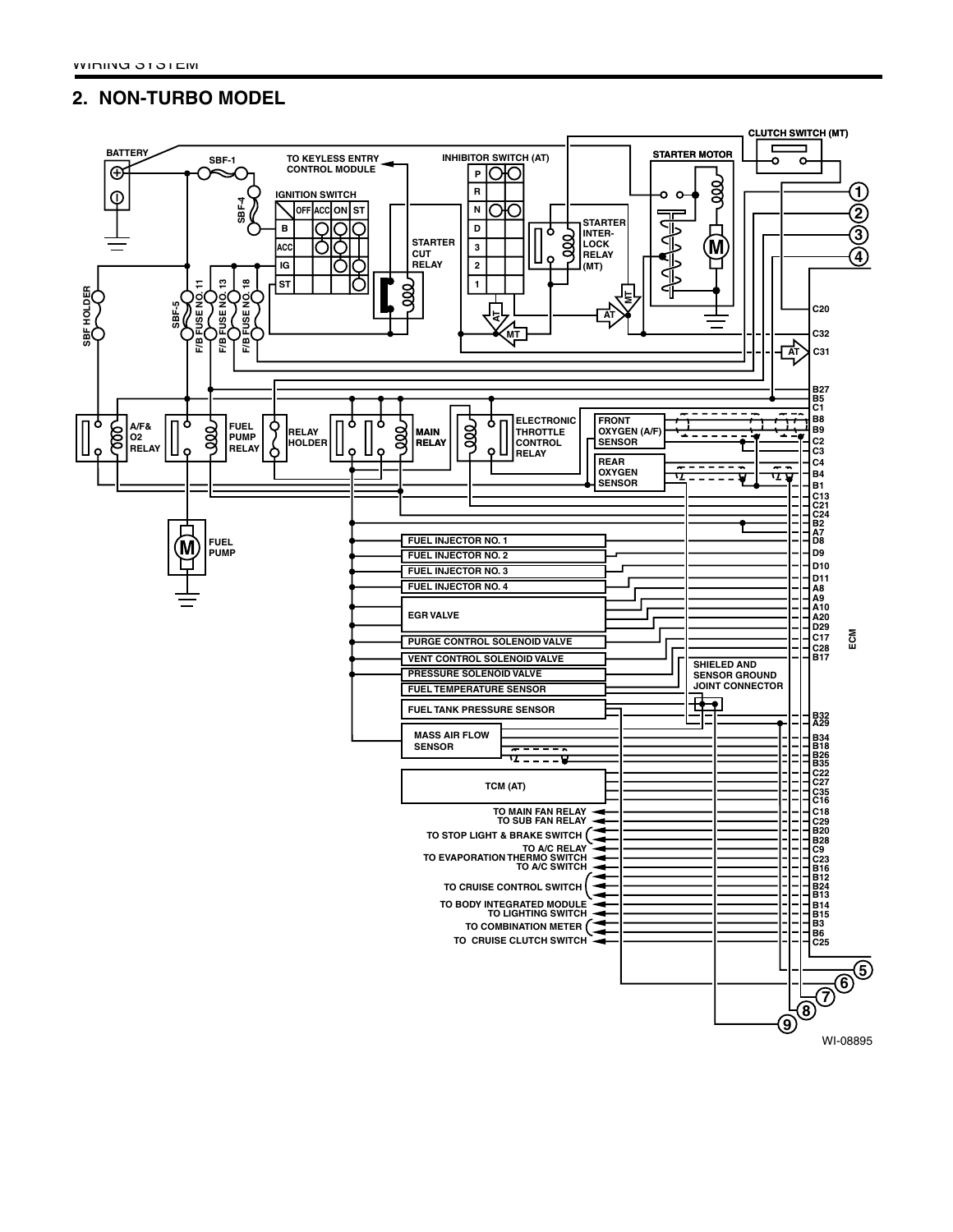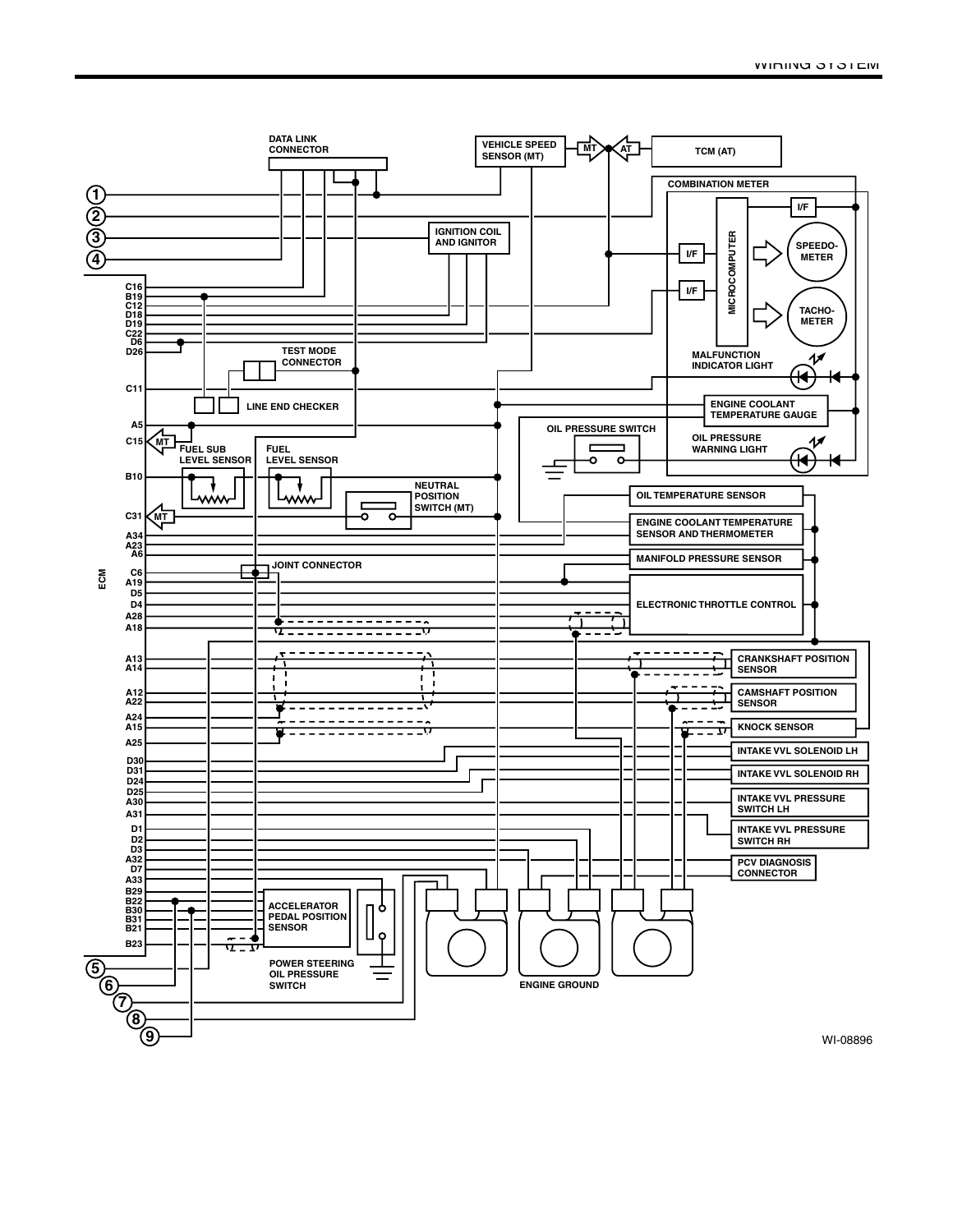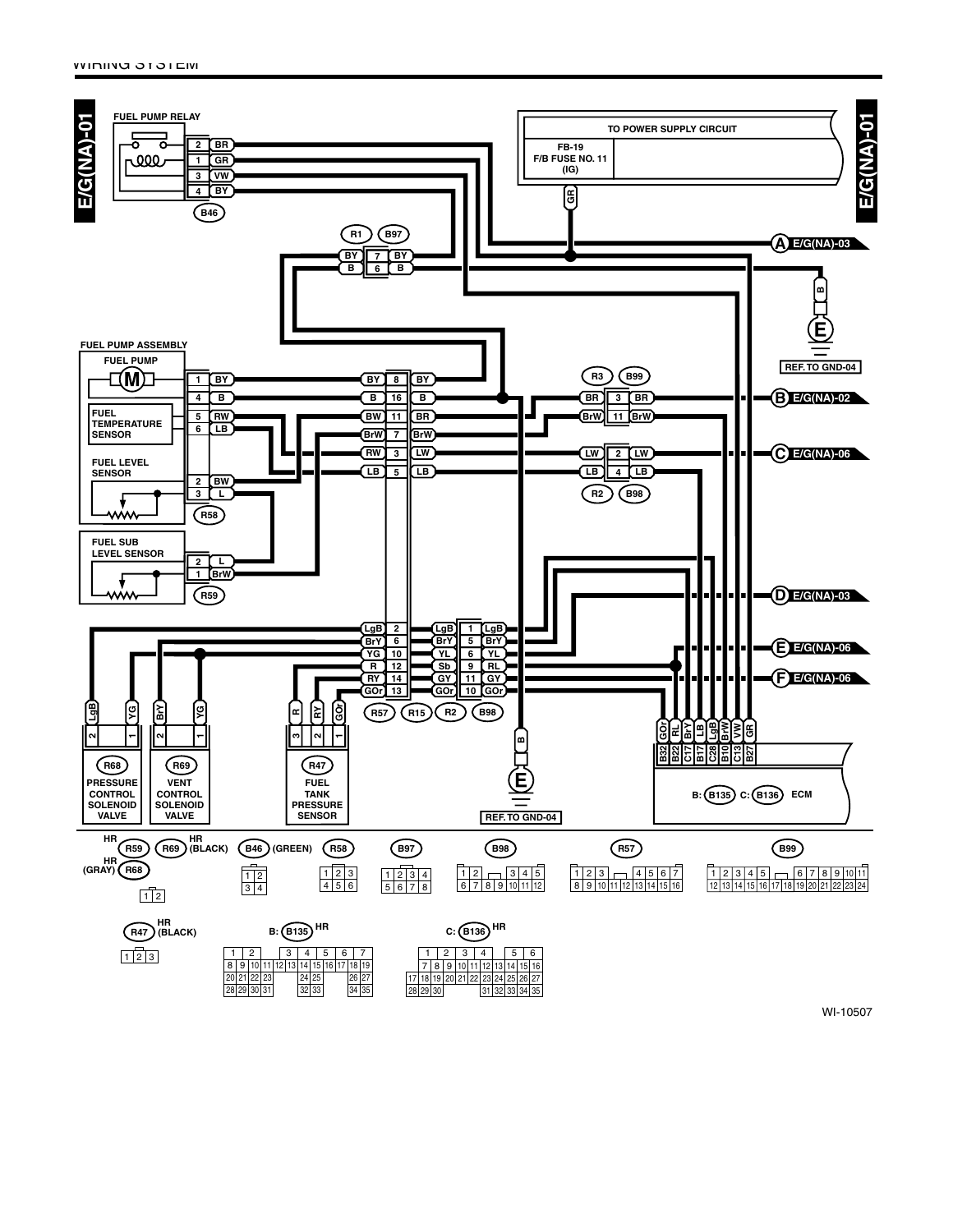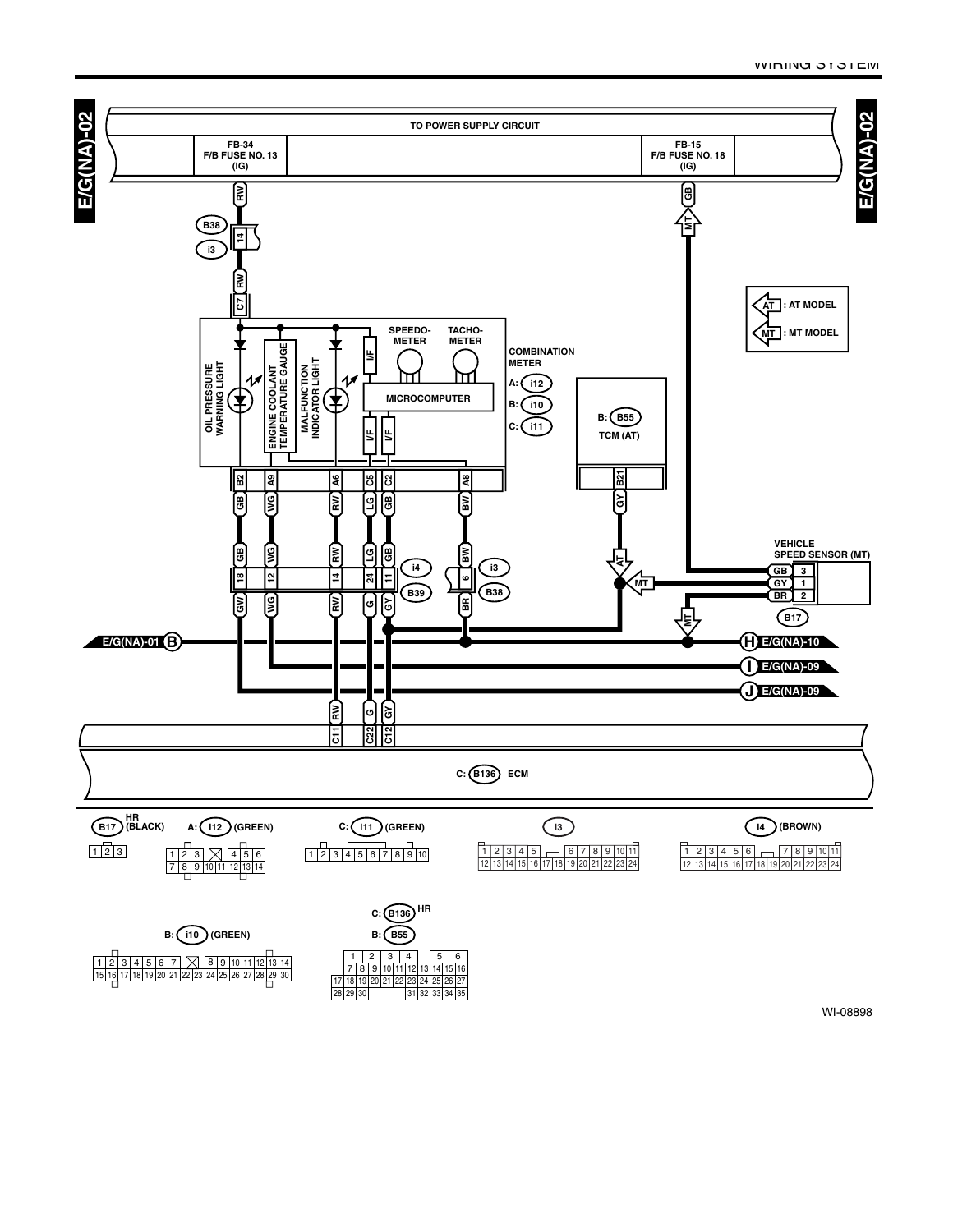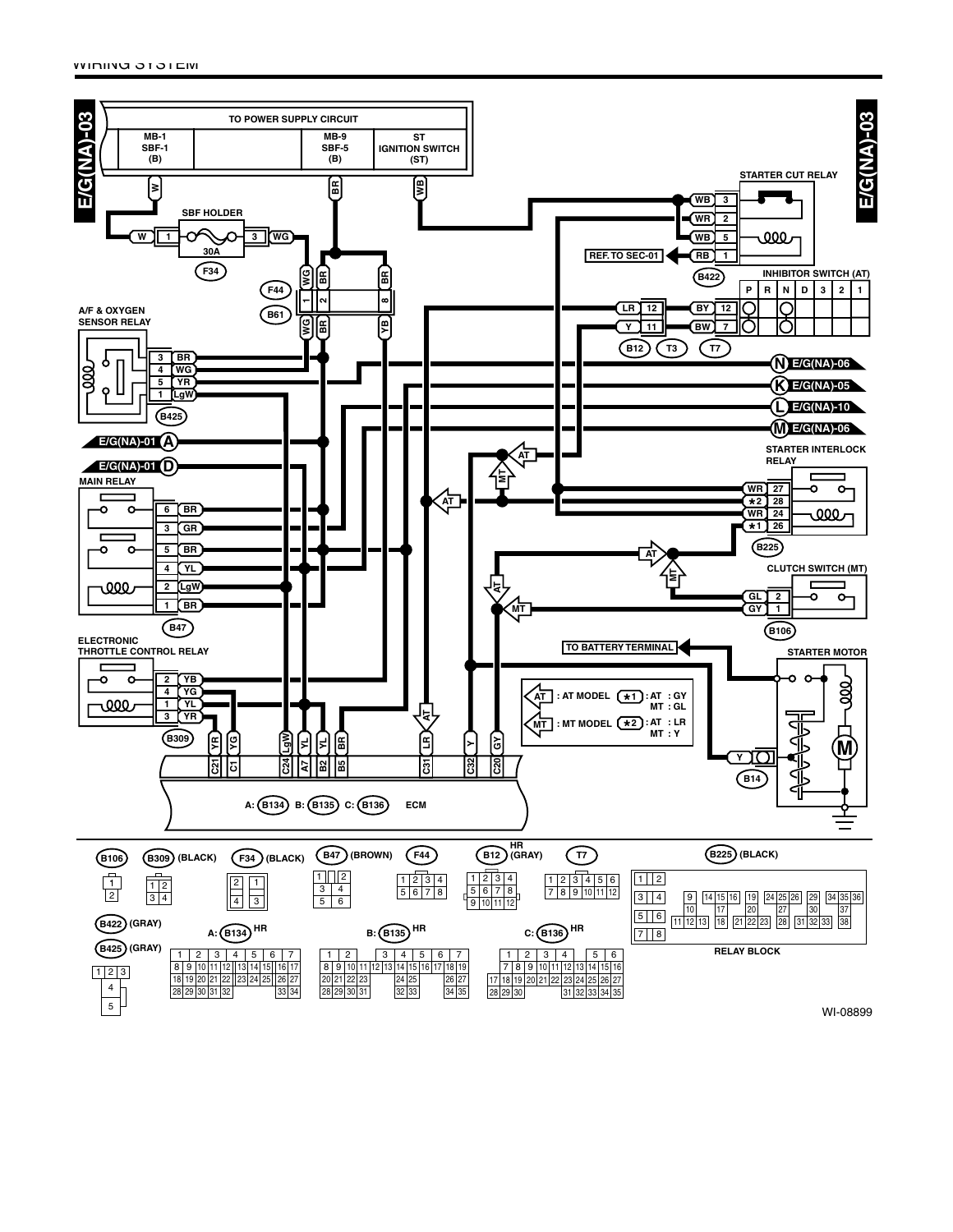

8 9 10 11<br>20 21 22 23<br>28 29 30 31 30 9 | 10 | 11 | 12 | 13 | 14 | 15 | 16 | 17 | 18 | 19<br>21 | 22 | 23 | 24 | 25 | 26 | 27<br>29 | 30 | 31 | 32 | 33 | 33 | 34 | 35

1 | 2 | 3 | 4 | 5 | 6<br>7 | 8 | 9 | 10 | 11 | 12 | 13 | 14 | 15 | 16 30 29 28 17|18|19|20|21|22|23|24|25 31 32 33 34 35 27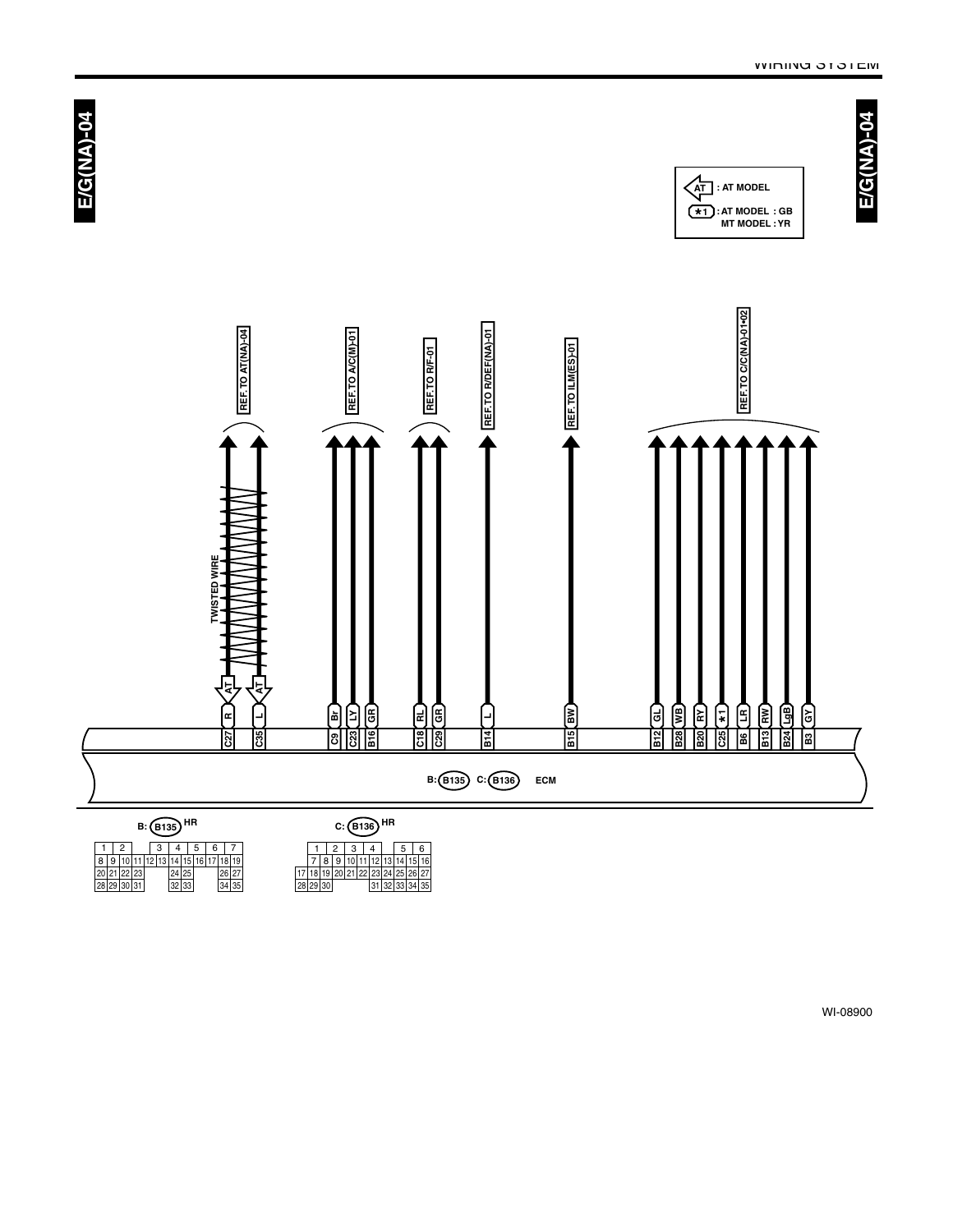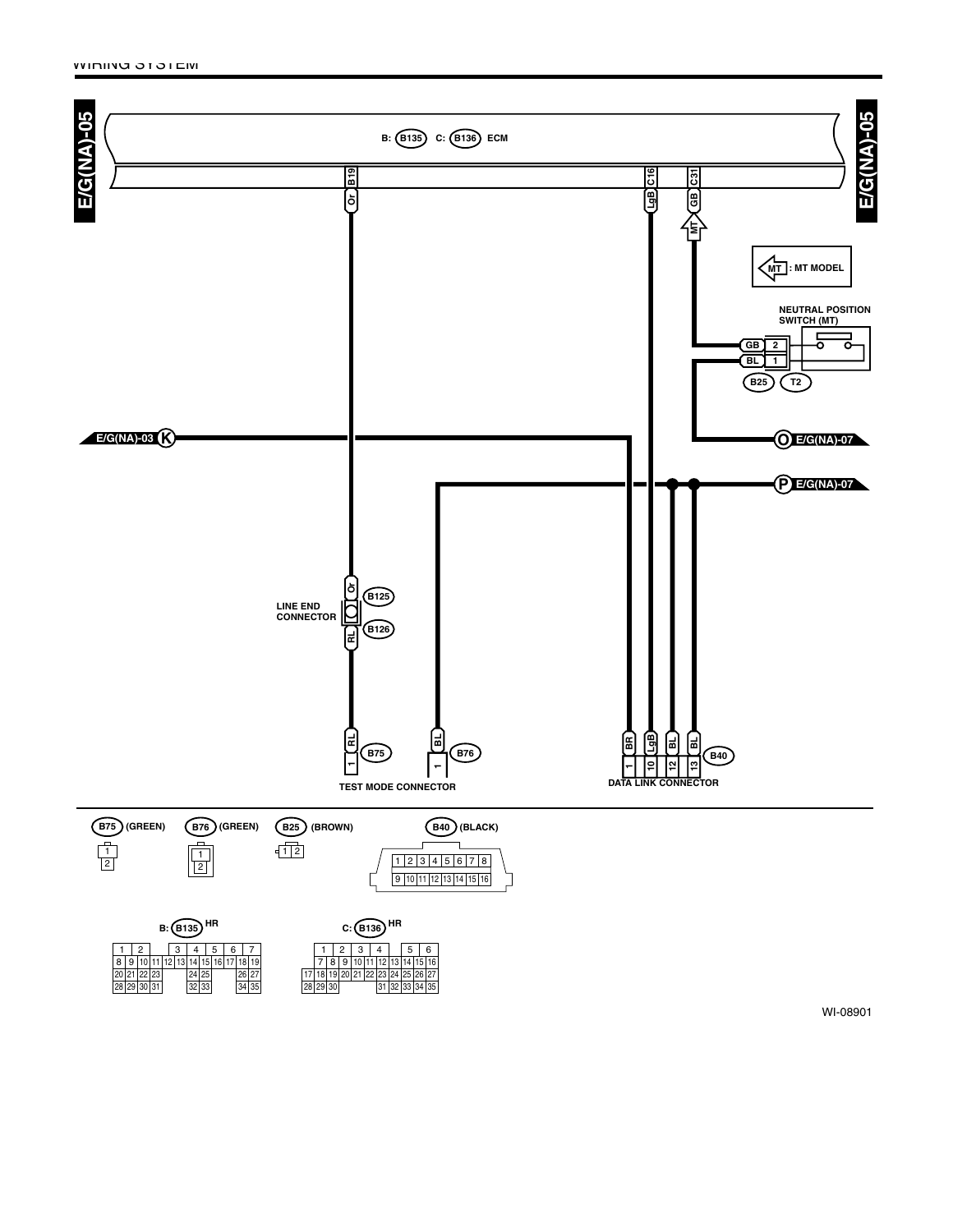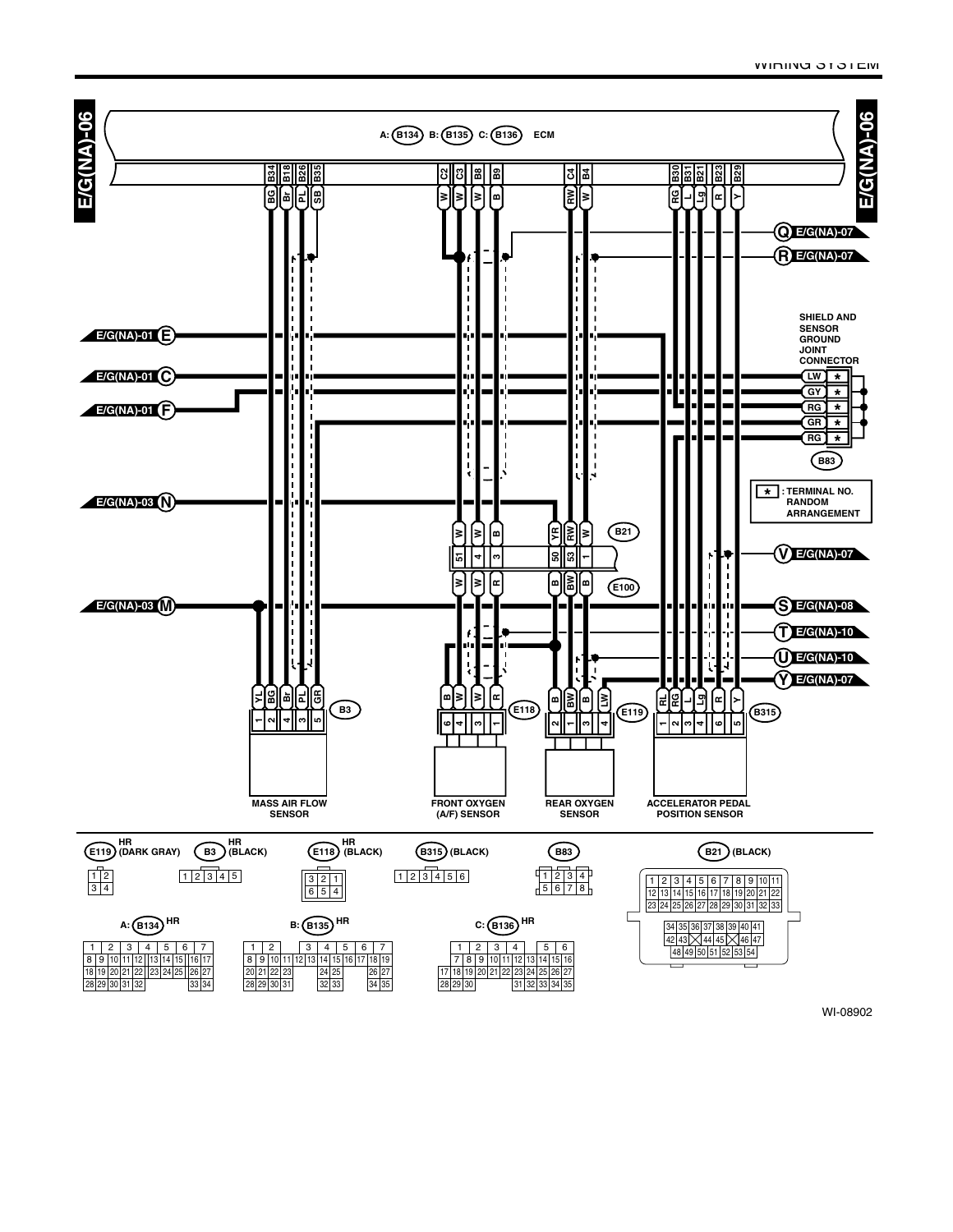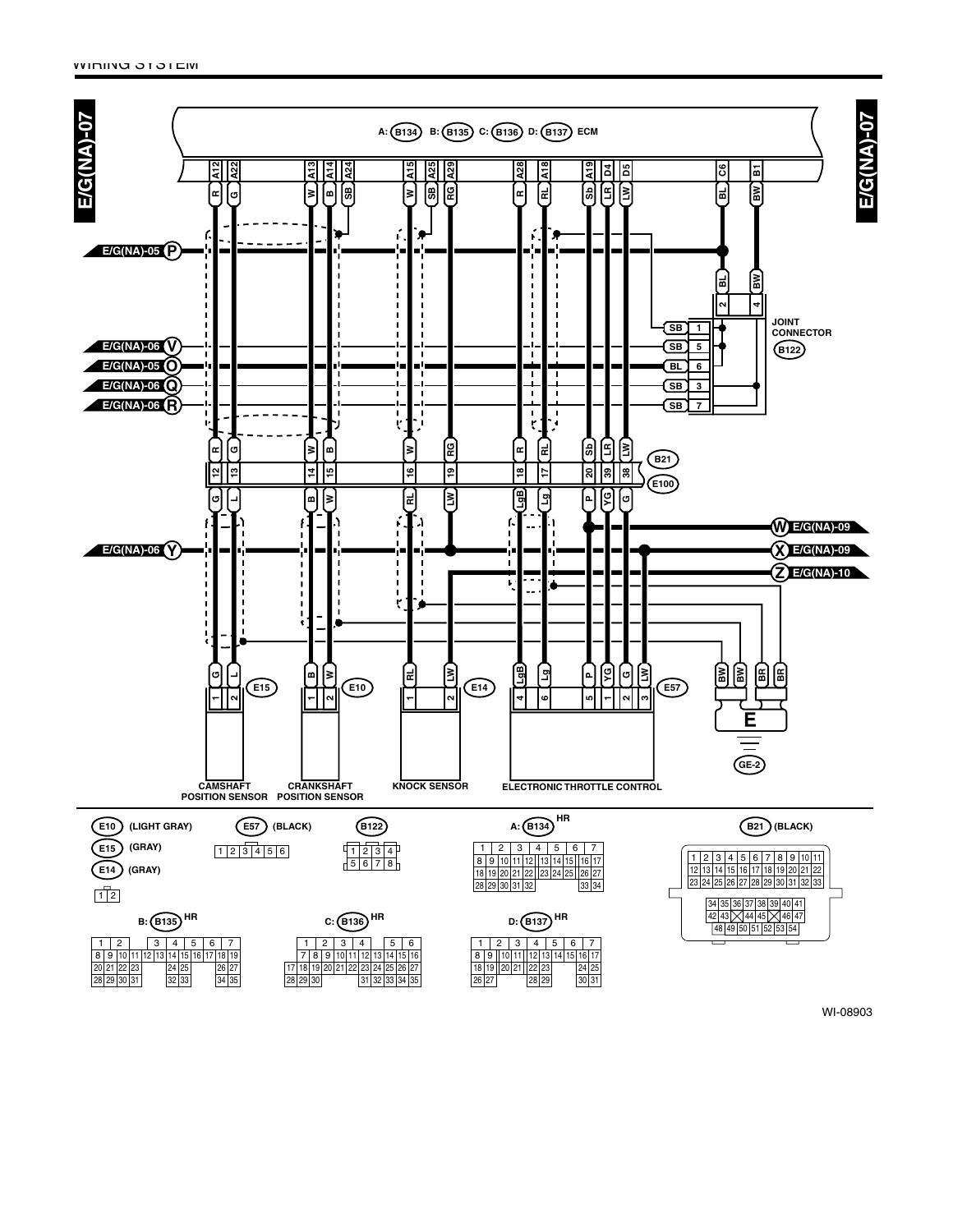

30

26|27| |28|29| |30|31

30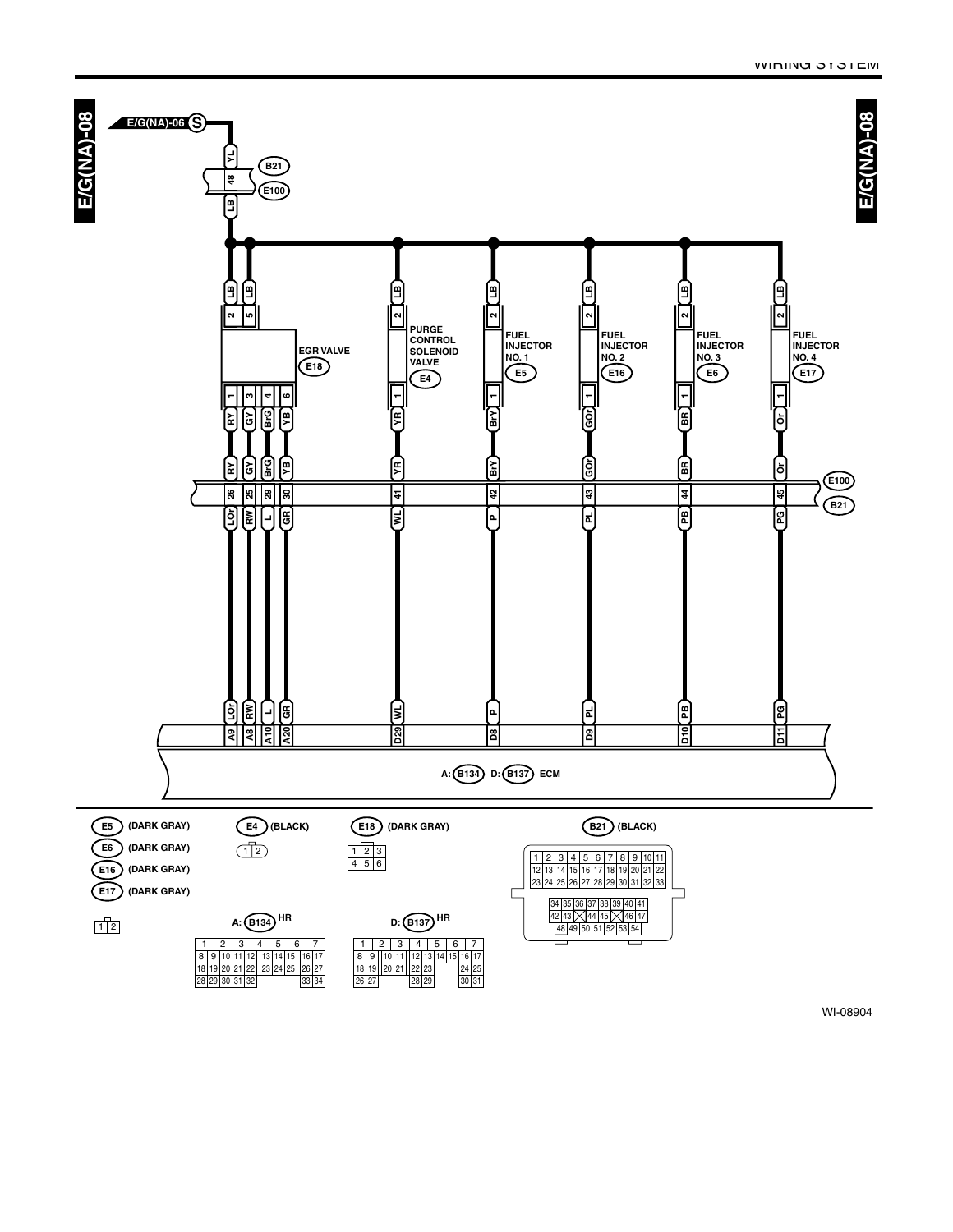